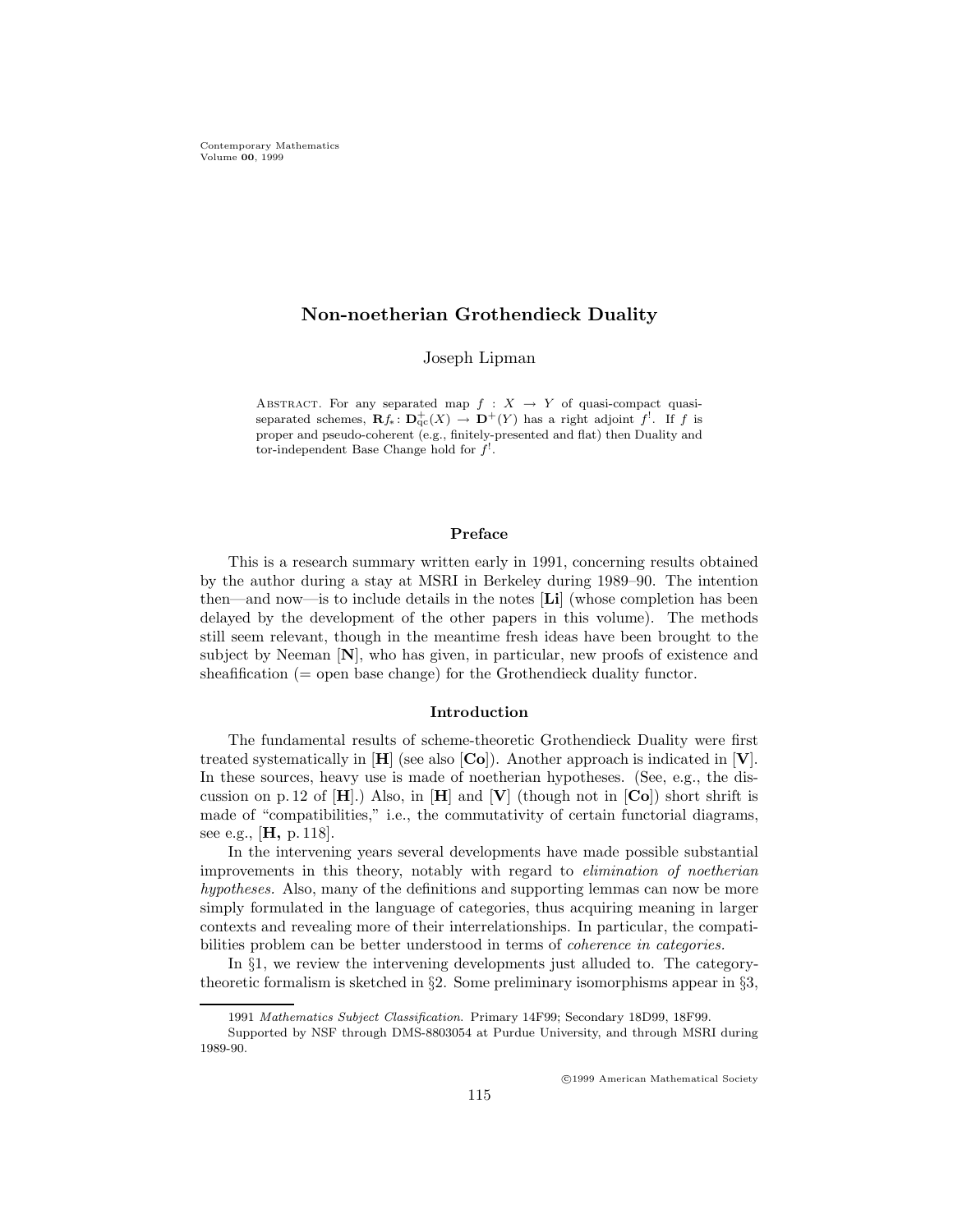while the main new results (Existence, Duality, and tor-independent Base Change, in a not-necessarily-noetherian setting) are described in §4.

It should be noted that we have not de-noetherianized all of the main results of duality theory. For example, we are as yet unable to show the existence and uniqueness of a pseudofunctor  $f^!$ defined for all separated pseudo-coherent maps f of quasi-compact quasi-separated schemes (1.2), right adjoint to  $\mathbf{R}f_*$  when f is proper, and isomorphic to  $f^*$  when f is étale. (Existence, at least, can be shown for Cohen-Macaulay maps, by descent to the noetherian case and the fact that they satisfy universal Base Change, i.e.,  $(4.3)$  without the assumption that u has finite tor-dimension.)

## 1. Background

(1.1) On a quasi-compact separated scheme X, the natural functor from the derived category of (homologically) bounded-below quasi-coherent  $\mathcal{O}_X$ -complexes to the derived category  $\mathbf{D}^+_{\mathrm{qc}}(X)$  of bounded-below complexes with quasi-coherent homology, is an *equivalence of categories*. (This is due to Verdier, [I, p. 189, Proposition 3.5. The same holds true on any locally noetherian scheme  $[\mathbf{H}, p. 133, 7.19]$ .

(1.2) Pseudo-coherence of complexes and maps will replace noetherianness of schemes in our principal results. On a scheme X, a bounded  $\mathcal{O}_X$ -complex F is pseudo-coherent if each  $x \in X$  has a neighborhood over which F is isomorphic, in the derived category, to a bounded-above complex of  $finite\text{-}rank$  free  $\mathcal{O}_X$ -modules [I, p. 175, 2.2.10]. For unbounded complexes the idea is similar, but a little more involved  $[I, p. 98, Définition 2.3; p. 108, 2.15]$ . If  $\mathcal{O}_X$  is coherent, pseudo-coherence means simply that F has coherent homology  $[I, p. 115, Corollary 3.5 b)].$ 

A map  $f: X \to Y$  is said to be pseudo-coherent if it factors locally as  $f = p \circ i$ where  $i: U \to Z$  (U open in X) is a closed immersion such that  $i_*\mathcal{O}_U$  is pseudocoherent on Z, and  $p: Z \to Y$  is smooth [I, p. 228, Déf. 1.2]. For example, if Y is noetherian then any finite-type  $f: X \to Y$  is pseudo-coherent. Pseudo-coherence of maps is preserved by tor-independent base change [I, p. 233, Cor. 1.10]. It follows, by reduction to the noetherian case  $[\mathbf{GD}, (11.2.7), \text{proof}]$ , that any flat finitelypresentable scheme-map is pseudo-coherent.

Kiehl's Finiteness Theorem  $[K]^1$  generalizes preservation of coherence by higher direct images under proper maps of noetherian schemes: If  $f: X \to Y$  is a proper pseudo-coherent map of arbitrary schemes, then  $\mathbf{R}f_*$  preserves pseudo-coherence of complexes.

(1.3) (Derived functors for unbounded complexes.) In [Sp], Spaltenstein has proved existence of the standard derived functors  $\mathbf{R}f_*$ ,  $\mathbf{L}f^*$ ,  $\mathbf{R}Hom^{\bullet}$ , and  $\underset{\simeq}{\otimes}$ , for all  $\mathcal{O}_X$ -complexes (X a scheme, or more generally any ringed space). This elimination of the usual boundedness conditions is a technical godsend. For instance, Spaltenstein establishes a natural functorial isomorphism

$$
\operatorname{Hom}\nolimits_{{\mathbf D}(X)}\big(A\underset{\simeq}{\otimes} B,\,C\big)\;\overset{\sim}{\longrightarrow}\; \operatorname{Hom}\nolimits_{{\mathbf D}(X)}\big(A,\,\mathbf{R}\mathcal{H}\mathit{om}^{\bullet}(B,C)\big)\,,
$$

making the derived category  $\mathbf{D}(X)$  of  $\mathcal{O}_X$ -modules into a *monoidal closed category*, so that all the facts about categories with that structure become available (cf.  $[EK]$ , or [So] and its references). This would not be so under boundedness restrictions.

<sup>&</sup>lt;sup>1</sup>conjectured by Illusie, and proved by him for projective maps  $[I, p. 236, Thm. 2.2]$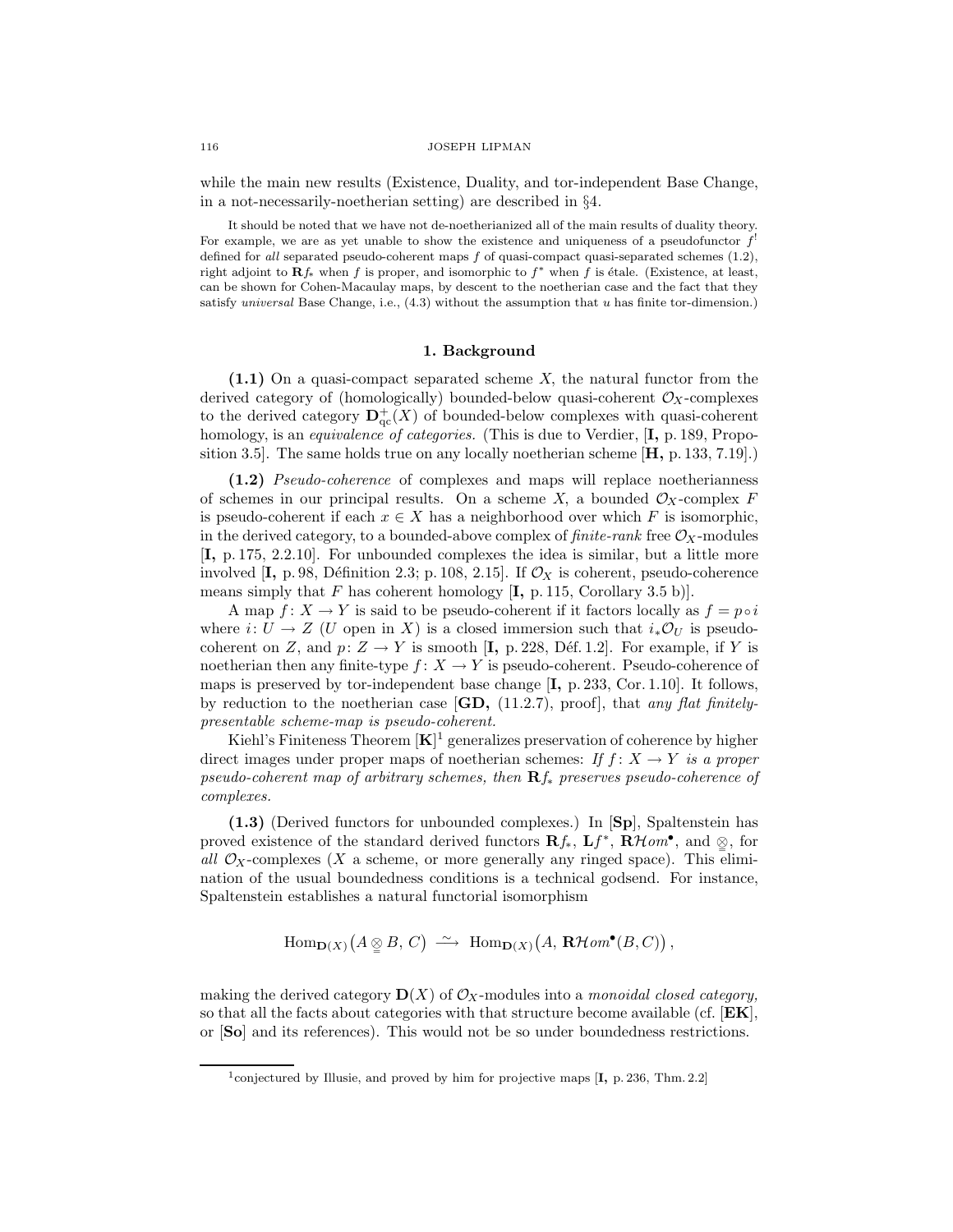Moreover, given a scheme-map  $f: X \to Y$ , the functors  $\mathbf{L} f^*$  and  $\mathbf{R} f_*$  are *adjoint*; and they are monoidal  $[EK, pp. 473 and 513]$ : there are natural functorial maps (corresponding by adjunction, the second an isomorphism)

$$
\mathbf{R} f_{*}(A) \underset{\simeq}{\otimes} \mathbf{R} f_{*}(B) \to \mathbf{R} f_{*}(A \underset{\simeq}{\otimes} B), \quad \mathbf{L} f^{*}(C \underset{\simeq}{\otimes} D) \xrightarrow{\sim} \mathbf{L} f^{*}(C) \underset{\simeq}{\otimes} \mathbf{L} f^{*}(D),
$$

respecting the monoidal structures on  $\mathbf{D}(X)$  and  $\mathbf{D}(Y)$ , in that certain obvious diagrams commute. We also have, for a pair of maps  $X \xrightarrow{f} Y \xrightarrow{g} Z$ , natural isomorphisms  $\mathbf{R}(gf)_{*} \longrightarrow \mathbf{R}g_{*}\mathbf{R}f_{*}$  and (by adjointness)  $\mathbf{L}f^{*}\mathbf{L}g^{*} \longrightarrow \mathbf{L}(gf)^{*}$ , making derived direct and inverse image into adjoint pseudofunctors [Li, §3.6].

(1.4) Beginning in the 1960's, Mac Lane and others have studied the problem, in structured categories, of deducing commutativity of complicated functorial diagrams from simple ones (cf. [So, references]). This subject is called "Coherence in Categories" (where "coherence" has nothing to do with sheaves). Its relevance for duality theory will be illustrated in §2.

#### 2. Formal definitions

To reduce clutter, we will use the following abbreviations, for a scheme-map h or a scheme Z:

$$
h_*:=\mathbf{R} h_*\ ,\quad h^*:=\mathbf{L} h^*\ ,\quad \mathcal{H}_Z:=\mathbf{R}\mathcal{H}\mathit{om}^{\bullet}\ _Z\ ,\quad \otimes_Z:=\mathop{\otimes}_{{\mathbb Z}} Z\ .
$$

(2.1) Except for the right adjoint  $f^{\times}$  of  $f_{*}$ , whose existence is asserted in (4.0) below, all the functorial maps to be considered, and the relations among them, can be derived formally from the data in (1.3). The basic results in §§3–4 state that under suitable conditions certain such maps are isomorphisms.

For example, given  $f: X \to Y$ , the bifunctorial projection map

$$
p = p(F, G) : F \otimes_Y f_* G \to f_*(f^*F \otimes_X G) \quad (F \in \mathbf{D}(Y), G \in \mathbf{D}(X))
$$

is defined to be the natural composition

$$
F\otimes_Y f_*G \xrightarrow{\eta\otimes 1} f_*f^*F\otimes_Y f_*G \longrightarrow f_*(f^*F\otimes_X G).
$$

(Here  $\eta: F \to f_* f^*F$  corresponds to the identity map of  $f^*F$  via adjointness of  $f_*$ and  $f^*$ .)

For fixed  $F \in \mathbf{D}(Y)$ , the functors (from  $\mathbf{D}(Y)$  to  $\mathbf{D}(X)$ )

$$
H \mapsto f^*(H \otimes_Y F) \quad \text{and} \quad H \mapsto f^*H \otimes_X f^*F
$$

both have right adjoints, namely

$$
G \mapsto \mathcal{H}_Y(F, f_*G)
$$
 and  $G \mapsto f_*\mathcal{H}_X(f^*F, G)$ .

Hence there is a functorial isomorphism

$$
\alpha(F,G) \colon f_*\mathcal{H}_X(f^*F, G) \xrightarrow{\sim} \mathcal{H}_Y(F, f_*G) \quad \left(F \in \mathbf{D}(Y), G \in \mathbf{D}(X)\right)
$$

conjugate to the natural functorial isomorphism  $f^*(H \otimes_Y F) \longrightarrow f^*H \otimes_X f^*F$ .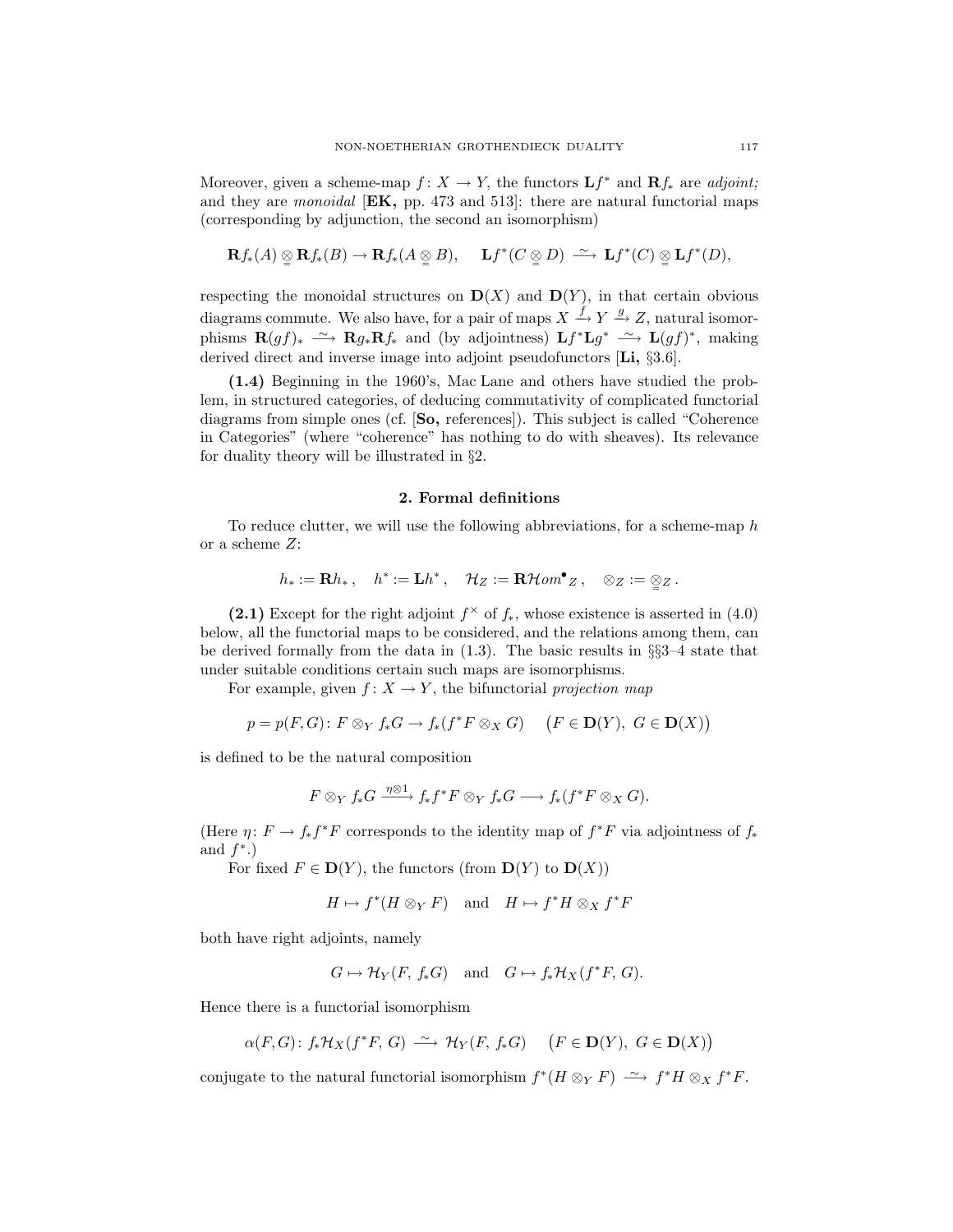We deduce functorial maps

$$
\nu(E, G): f_* \mathcal{H}_X(E, G) \longrightarrow f_* \mathcal{H}_X(f^* f_* E, G)
$$
  

$$
\xrightarrow[\alpha]{\sim} \mathcal{H}_Y(f_* E, f_* G) \qquad (E, G \in \mathbf{D}(X))
$$

and

$$
\rho(F, H): f^* \mathcal{H}_Y(F, H) \longrightarrow f^* \mathcal{H}_Y(F, f_* f^* H)
$$
  
\n
$$
\xrightarrow[\alpha-1]{\sim} f^* f_* \mathcal{H}_X(f^* F, f^* H) \longrightarrow \mathcal{H}_X(f^* F, f^* H)
$$
  
\n
$$
(F, H \in \mathbf{D}(Y)).
$$

To any commutative square

$$
X' \xrightarrow{v} X
$$
  
(2.1.1)  

$$
g \downarrow \qquad \qquad \downarrow f
$$
  

$$
Y' \xrightarrow{u} Y
$$

there is associated a functorial map

$$
\theta(G) \colon u^* f_* G \to g_* v^* G \qquad \big(G \in \mathbf{D}(X)\big)
$$

which corresponds by adjunction to either of the functorial compositions

$$
f_* \longrightarrow f_* v_* v^* \stackrel{\sim}{\longrightarrow} u_* g_* v^*, \qquad g^* u^* f_* \stackrel{\sim}{\longrightarrow} v^* f^* f_* \longrightarrow v_*.
$$

(2.2) Such functorial maps are related by various commutative diagrams. Here are two useful examples, with the maps  $p, \theta, \nu, \rho$  as above. (Commutativity is proved formally, i.e., category-theoretically—see e.g., [Li, Proposition (3.7.3)].)

 $(2.2.1)$  In  $(2.1.1)$ , set  $h = fv = ug$ . Then the following natural diagram commutes, for all  $F \in \mathbf{D}(Y)$  and  $G \in \mathbf{D}(X)$ :

$$
u^* F \otimes u^* f_* G \longleftarrow u^* (F \otimes f_* G) \xrightarrow{u^* (p)} u^* f_* (f^* F \otimes G)
$$
  
\n
$$
u^* F \otimes g_* v^* G \qquad \qquad g_* v^* (f^* F \otimes G)
$$
  
\n
$$
p \downarrow \qquad \qquad g_* (g^* u^* F \otimes v^* G) \xrightarrow{\sim} g_* (h^* F \otimes v^* G) \xleftarrow{\sim} g_* (v^* f^* F \otimes v^* G)
$$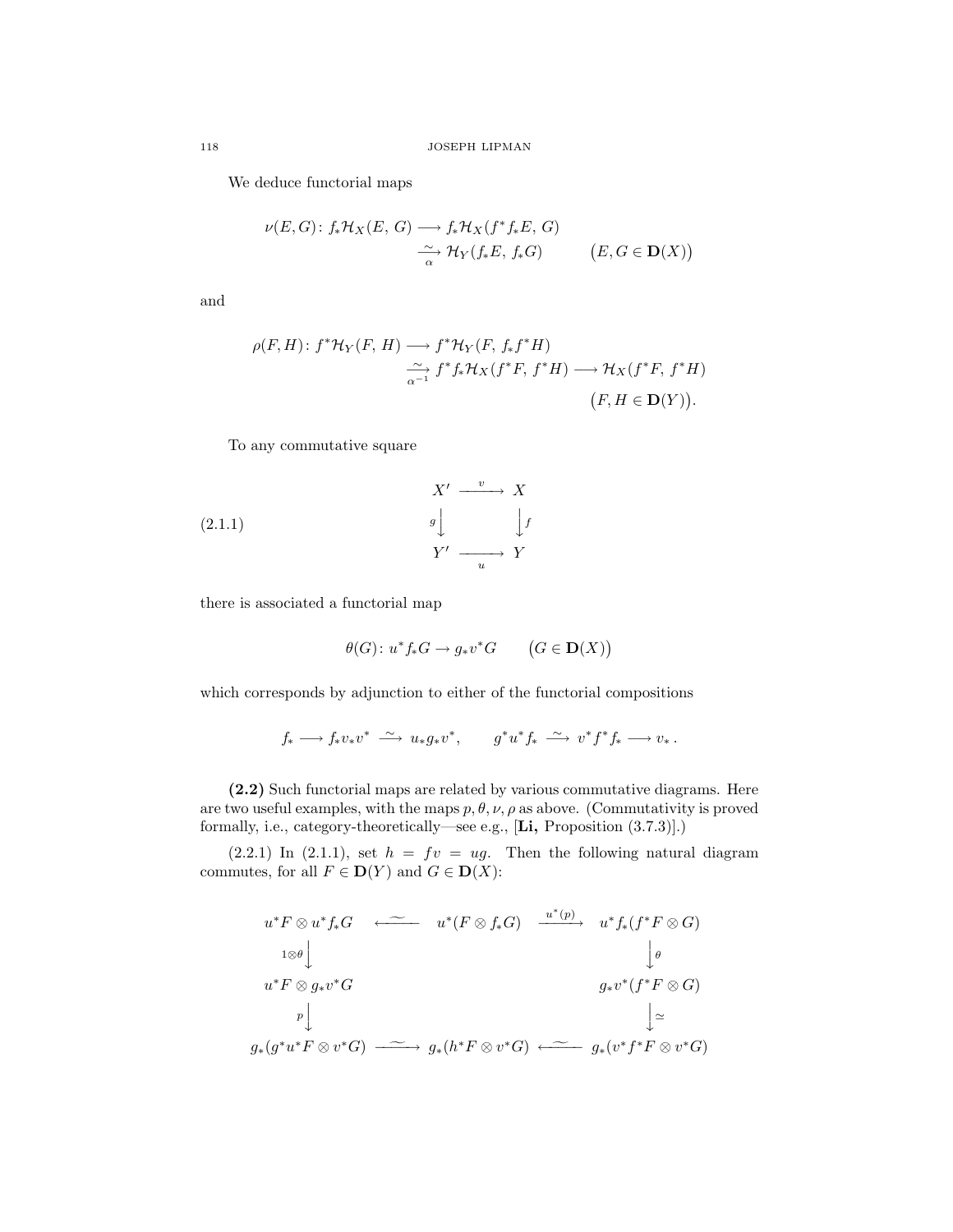(2.2.2) Given a commutative square (2.1.1), let  $E \in \mathbf{D}(X)$ ,  $G \in \mathbf{D}(X)$ . Then the following diagram commutes:

$$
u^* f_* \mathcal{H}_X(E, G) \longrightarrow u^* \mathcal{H}_Y(f_* E, f_* G)
$$
  
\n
$$
\theta \downarrow \qquad \qquad \downarrow \rho
$$
  
\n
$$
g_* v^* \mathcal{H}_X(E, G) \longrightarrow \mathcal{H}_{Y'}(u^* f_* E, u^* f_* G)
$$
  
\n
$$
\theta \downarrow \qquad \qquad \downarrow \theta
$$
  
\n
$$
g_* \mathcal{H}_{X'}(v^* E, v^* G) \longrightarrow \mathcal{H}_{Y'}(g_* v^* E, g_* v^* G) \longrightarrow \mathcal{H}_{Y'}(u^* f_* E, g_* v^* G)
$$

(2.3) Typically, one will want to prove that one part of a functorial diagram is an isomorphism, knowing that another part is. Thus the question will be whether the diagram commutes—in other words, can it be decomposed into the elementary diagrams expressing the axioms of monoidal closed categories, monoidal functors, and adjointness and pseudofunctoriality of  $f^*$  and  $f_*$ ? Rather than attacking diagrams one by one, it would be better to prove theorems showing that whole classes of diagrams must commute. This is the stuff of "Coherence in Categories." Such theorems have been proved for situations in which there is a functor  $f_*$ , but without the adjoint  $f^*$ , cf. [Le]. A corresponding investigation including  $f^*$  would surely be useful for our present purposes. (To see why, write down a detailed proof of commutativity in  $(2.2.1)$  and  $(2.2.2)!$ 

### 3. Minor results

(3.1) Some conditions under which the projection map  $p(F, G)$  in (2.1) is an isomorphism are given in  $[I, p. 247,$  Proposition 3.7 and  $[Li,$  Proposition  $(3.9.4)$ . Usually, the complex  $F$  has to have quasi-coherent homology.

(3.2) The map  $\rho(F, H)$  in (2.1) is an isomorphism if f is an open immersion; or if f has finite tor-dimension,  $F$  is pseudo-coherent, and  $H$  is bounded-below.

 $(3.3)$  (A kind of Künneth isomorphism, see [Li, Proposition  $(3.10.3)$ ].) Suppose  $(2.1.1)$  is a fibre square (i.e., cartesian), with  $f, g$  quasi-compact quasi-separated, and u, v of finite tor-dimension. If f and u are tor-independent, i.e., if for all  $y \in Y$ ,  $y' \in Y'$ , and  $x \in X$  such that  $y = u(y') = f(x)$ , we have, with  $R = \mathcal{O}_{Y,y}$ ,  $R' = \mathcal{O}_{Y',y'}$ ,  $S = \mathcal{O}_{X,x}$  that

$$
\operatorname{Tor}^R_n(R',S)=0 \quad \text{for all } n>0,
$$

then for any  $G \in \mathbf{D}^+_{\mathrm{qc}}(X)$ , the map  $\theta(G)$  in (2.1) is an isomorphism; and the converse is true if the scheme  $X$  is quasi-separated.

#### 4. Major results

Recall the abbreviations introduced in §2. All schemes are now assumed to be quasi-compact and quasi-separated, and all scheme-maps separated.

THEOREM (4.0) (Existence). For any  $f: X \to Y$   $(X, Y$  quasi-compact quasiseparated, f separated), the functor  $f_* \colon \mathbf{D}^+_{\mathrm{qc}}(X) \to \mathbf{D}^+(Y)$  has a right adjoint.

The proof is based on ideas of Verdier [G] and Deligne [H, appendix], and also uses  $(1.1)$ . (It is similar to the one in §4 of the paper "Duality ... on formal schemes" in this volume. See also  $[Li, Chapter 4]$ .)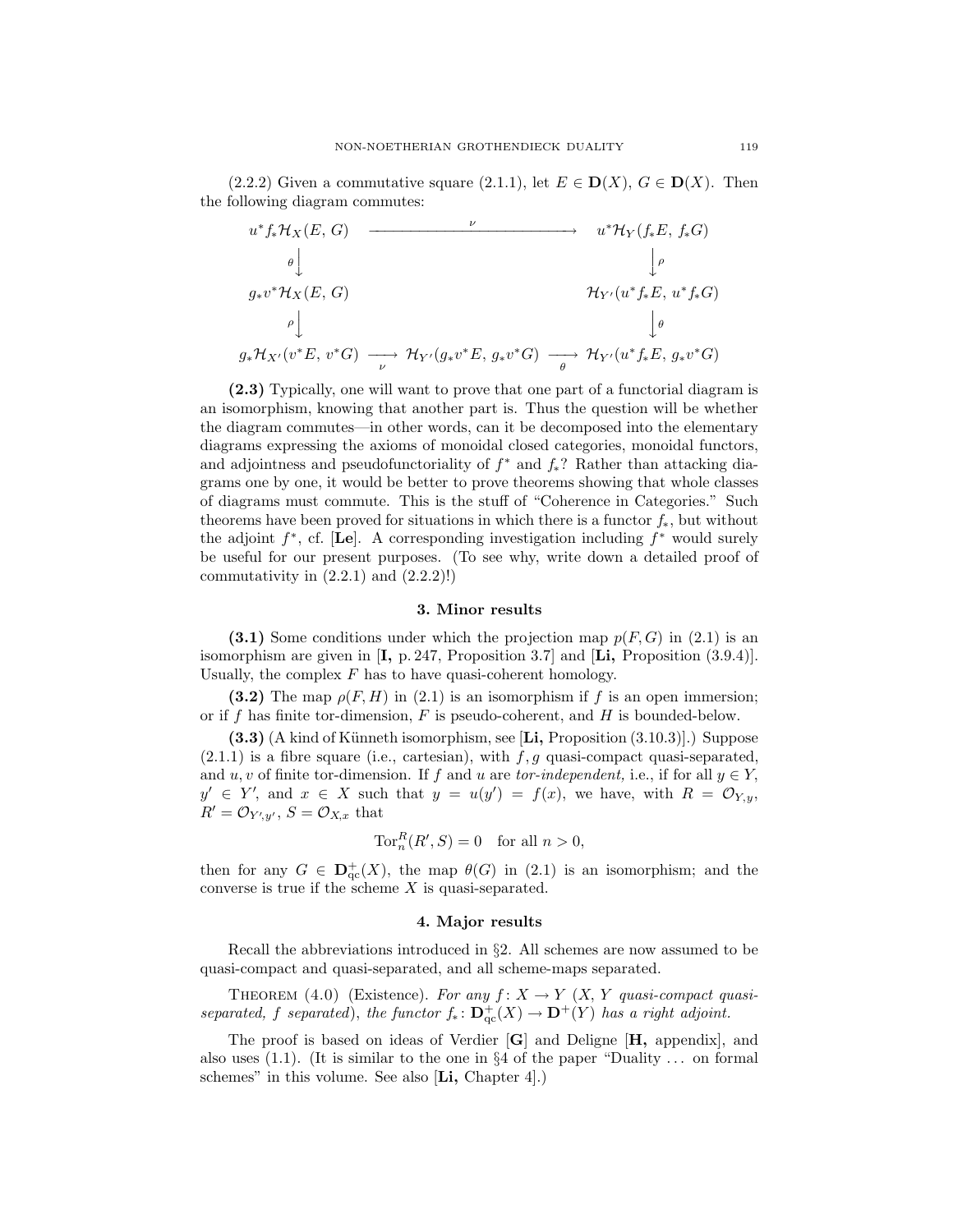Denote the right adjoint in question by  $f^{\times}$ , or by  $f'$  when f is proper; and denote by  $\tau: f_* f^{\times} \to \mathbf{1}$  the natural functorial map.

THEOREM  $(4.1)$ . Suppose  $(2.1.1)$  is a fibre square, with f proper and pseudocoherent, u of finite tor-dimension, and f and u tor-independent, see (3.3). Then for any bounded  $G' \in D_{\mathrm{qc}}^+(X')$  and any  $H \in D_{\mathrm{qc}}^+(Y)$ , the composition

$$
g_*\mathcal{H}_{X'}(G', v^*f^!H) \xrightarrow{\nu} \mathcal{H}_{Y'}(g_*G', g_*v^*f^!H)
$$
  

$$
\xrightarrow[(3.3)] \longrightarrow \mathcal{H}_{Y'}(g_*G', u^*f_*f^!H) \xrightarrow[\tau]{} \mathcal{H}_{Y'}(g_*G', u^*H)
$$

is an isomorphism.

In  $(4.1)$ , if u and v are identity maps then so is the map labeled  $(3.3)$ , and the resulting composition

$$
\delta(G, H) \colon f_*\mathcal{H}_X(G, f^!H) \xrightarrow{\nu} \mathcal{H}_Y(f_*G, f_*f^!H) \xrightarrow{\tau} \mathcal{H}_Y(f_*G, H)
$$

is called the duality map. Thus:

COROLLARY (4.2) (Duality). Let  $f: X \to Y$  be proper and pseudo-coherent. Then for any bounded  $G \in \mathbf{D}^+_{\mathrm{qc}}(X)$  and any  $H \in \mathbf{D}^+_{\mathrm{qc}}(Y)$ , the duality map  $\delta(G, H)$ is an isomorphism.

Moreover:

COROLLARY  $(4.3)$  (Base Change). With assumptions as in  $(4.1)$ , the map of functors (from  $\mathbf{D}^+_{\mathrm{qc}}(Y)$  to  $\mathbf{D}^+_{\mathrm{qc}}(X)$ ) corresponding by (4.0) to the composition

$$
g_* v^* f^! \xrightarrow{(3.3)} u^* f_* f^! \xrightarrow[\text{via } \tau]{} u^*
$$

is an isomorphism

$$
\beta\colon v^*f^!\ \xrightarrow{\sim} g^!u^*.
$$

To deduce (4.3) from (4.1), consider the next diagram, whose commutativity follows from the definition of  $\beta$ :

$$
g_* \mathcal{H}_{X'}(G', v^* f^! H) \xrightarrow{\beta} g_* \mathcal{H}_{X'}(G', g^! u^* H)
$$
  
\n
$$
\downarrow \qquad \qquad \downarrow \qquad \qquad \downarrow \qquad \qquad \downarrow \qquad \qquad \downarrow \qquad \qquad \downarrow \qquad \qquad \downarrow \qquad \qquad \downarrow \qquad \qquad \downarrow \qquad \qquad \downarrow \qquad \qquad \downarrow \qquad \qquad \downarrow \qquad \qquad \downarrow \qquad \qquad \downarrow \qquad \qquad \downarrow \qquad \qquad \downarrow \qquad \qquad \downarrow \qquad \qquad \downarrow \qquad \qquad \downarrow \qquad \qquad \downarrow \qquad \qquad \downarrow \qquad \qquad \downarrow \qquad \qquad \downarrow \qquad \qquad \downarrow \qquad \qquad \downarrow \qquad \qquad \downarrow \qquad \qquad \downarrow \qquad \qquad \downarrow \qquad \qquad \downarrow \qquad \qquad \downarrow \qquad \qquad \downarrow \qquad \qquad \downarrow \qquad \qquad \downarrow \qquad \qquad \downarrow \qquad \qquad \downarrow \qquad \qquad \downarrow \qquad \qquad \downarrow \qquad \qquad \downarrow \qquad \qquad \downarrow \qquad \qquad \downarrow \qquad \qquad \downarrow \qquad \qquad \downarrow \qquad \qquad \downarrow \qquad \qquad \downarrow \qquad \qquad \downarrow \qquad \qquad \downarrow \qquad \qquad \downarrow \qquad \qquad \downarrow \qquad \qquad \downarrow \qquad \qquad \downarrow \qquad \qquad \downarrow \qquad \qquad \downarrow \qquad \qquad \downarrow \qquad \qquad \downarrow \qquad \qquad \downarrow \qquad \qquad \downarrow \qquad \qquad \downarrow \qquad \qquad \downarrow \qquad \qquad \downarrow \qquad \qquad \downarrow \qquad \qquad \downarrow \qquad \qquad \downarrow \qquad \qquad \downarrow \qquad \qquad \downarrow \qquad \qquad \downarrow \qquad \qquad \downarrow \qquad \qquad \downarrow \qquad \qquad \downarrow \qquad \qquad \downarrow \qquad \qquad \downarrow \qquad \qquad \downarrow \qquad \qquad \downarrow \qquad \qquad \downarrow \qquad \qquad \downarrow \qquad \qquad \downarrow \qquad \qquad \downarrow \qquad \qquad \downarrow \qquad \qquad \downarrow \qquad \down
$$

By  $(4.1)$ ,  $\tau \circ (3.3) \circ \nu$  is an isomorphism; and by  $(4.2)$ , the right column is an isomorphism too. It follows that the top row is an isomorphism, and applying the functor  $H^0\mathbf{R}\Gamma_{Y'}$ , we conclude that for all  $G' \in \mathbf{D}_{\mathrm{qc}}^+(X')$ ,

$$
\operatorname{Hom}\nolimits_{{\mathbf D}(X')}(G',\,v^*f^!H)\xrightarrow{\operatorname{via}\nolimits\beta}\operatorname{Hom}\nolimits_{{\mathbf D}(X')}(G',\,g^!u^*H)
$$

is an isomorphism. Consequently  $\beta$  itself must be an isomorphism.

$$
120\,
$$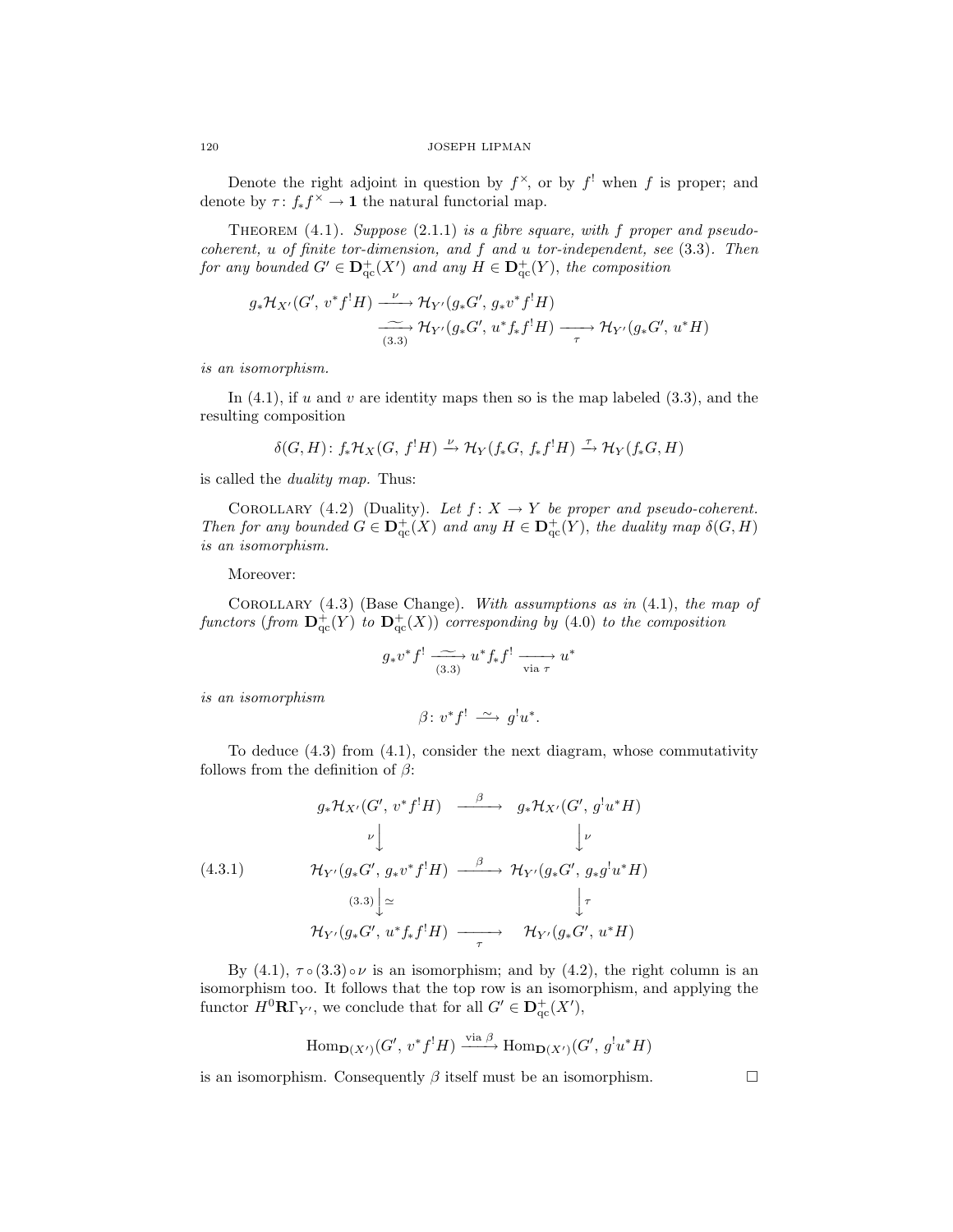REMARK  $(4.3.2)$ . Conversely, the commutativity of  $(4.3.1)$  shows that  $(4.2)$ and  $(4.3)$  together imply  $(4.1)$ .

In describing the organization of the *proof of*  $(4.1)$ , we will attach symbols to labels of the form  $(4.x)$  to refer to special cases of  $(4.x)$ :

 $(4.1)_{\text{pc}}^* := (4.1)$  with  $G' = v^*G$ , where  $G \in \mathbf{D}(X)$  is pseudo-coherent.

 $(4.2)_{\text{pc}}^{\bullet} := (4.2)$  with G pseudo-coherent  $:=(4.1)_{\text{pc}}^*$  with  $u=v=\text{id}$ .

 $(4.3)^\circ := (4.3)$  with the map u an open immersion.

 $(4.3)$ <sup>af</sup> :=  $(4.3)$  with the map u affine.

Our strategy is to prove  $(4.2)_{nc}$  and the chain of implications

 $(4.2)_{\text{pc}} \Leftrightarrow (4.1)_{\text{pc}}^* \Rightarrow ((4.3)^{\circ} + (4.3)^{\text{af}}) \Rightarrow (4.3) \Rightarrow (4.3)^{\circ} \Rightarrow (4.2).$ 

By (4.3.2) then, (4.1) results. Here are some brief indications.

Proof of  $(4.2)_{pc}$  (with roots in [V, p. 404, proof of Proposition 3]): Formally, the source and target of the duality map  $\delta$  are right-adjoint to the target and source of the projection map p, and  $\delta$  is conjugate to p; so if p is an isomorphism ... This approach has pitfalls, because of the boundedness restriction in (4.0); but the idea can be pushed through, as follows. Let  $\tau_m$  ( $m \in \mathbb{Z}$ ) be the functor taking a complex  $A^{\bullet}$  to the complex

$$
\cdots \longrightarrow 0 \longrightarrow 0 \longrightarrow \operatorname{coker}(A^{m-1} \longrightarrow A^{m}) \longrightarrow A^{m+1} \longrightarrow A^{m+2} \longrightarrow \cdots
$$

One shows, for any  $F \in \mathbf{D}_{\mathrm{qc}}^-(Y)$ , that for  $m \ll 0$  the map

$$
\operatorname{Hom}\nolimits_{{\mathbf D}(Y)}\bigl(F, f_*{\mathcal H}_X(G, f^!H)\bigr) \xrightarrow{\operatorname{via} \delta} \operatorname{Hom}\nolimits_{{\mathbf D}(Y)}\bigl(F, {\mathcal H}_Y(f_*G, H)\bigr)
$$

is naturally isomorphic to the map

$$
\mathrm{Hom}_{\mathbf{D}(Y)}(f_*\tau_m(f^*F\otimes G), H)\xrightarrow{p_m} \mathrm{Hom}_{\mathbf{D}(Y)}(F\otimes f_*G, H)
$$

derived from p and the natural map  $(f^*F \otimes G) \to \tau_m(f^*F \otimes G)$ . A variant of (3.1) yields that for  $m \ll 0$ , the latter map is an isomorphism, whence so is the former, and hence so is  $\delta$  itself if its source and target have quasi-coherent homology. When G is pseudo-coherent, then it is easily seen that the source does indeed have quasicoherent homology; and if further the map  $f$  is pseudo-coherent and proper, then it follows from the Finiteness Theorem in (1.2) that the target does too.

Similarly, for any  $f: X \to Y$ , and pseudo-coherent G, we have an *isomorphism* 

$$
\mathcal{H}_X(f^*G, f^\times H) \stackrel{\sim}{\longrightarrow} f^\times \mathcal{H}_Y(G, H)
$$

adjoint to the composition  $f_*\mathcal{H}_X(f^*G, f^{\times}H) \to \mathcal{H}_X(f^*G, f_*f^{\times}H) \to \mathcal{H}_Y(G, H)$ .

 $(4.2)_{\text{pc}} \Leftrightarrow (4.1)_{\text{pc}}^*$ : The implication  $\Leftarrow$  is obvious. Now in  $(2.2.2)$ , replace E by G and G by  $f^!H$ , and derive the commutative diagram

(4.3.3)  

$$
u^* f_* \mathcal{H}_X(G, f^! H) \xrightarrow{u^* (\delta)} u^* \mathcal{H}_Y(f_* G, H)
$$

$$
\downarrow \qquad \qquad \downarrow
$$

$$
g_* \mathcal{H}_{X'}(v^* G, v^* f^! H) \xrightarrow{(4.1)} \mathcal{H}_{Y'}(g_* v^* G, u^* H)
$$

If G—and hence, by the Finiteness Theorem,  $f_*G$ —is pseudo-coherent, then by §3, the columns are isomorphisms, whence the implication  $\Rightarrow$ .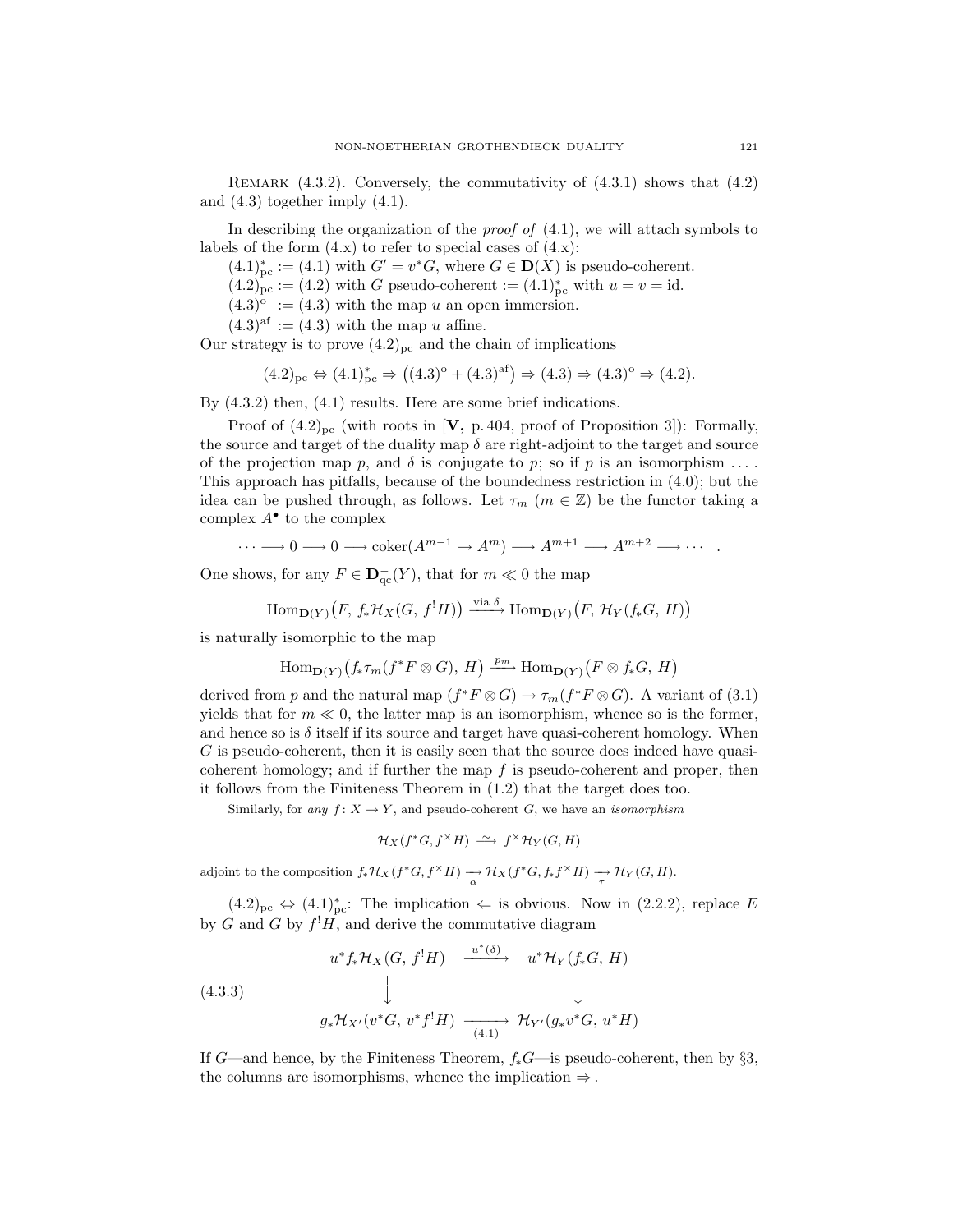#### 122 JOSEPH LIPMAN

 $(4.1)_{\text{pc}}^* \Rightarrow (4.3)^{\circ} + (4.3)^{\text{af}}$ : Since u (hence v) is an open immersion or affine, it suffices that  $v_*\beta$  be an isomorphism. Let G, and hence  $v^*G$ , be pseudo-coherent. Using (4.3.1), we derive a commutative diagram

$$
f_*\mathcal{H}_X(G, v_*v^*f^!H) \xrightarrow{v_*\beta} f_*\mathcal{H}_X(G, v_*g^!u^*H)
$$
  
\n
$$
\alpha^{-1}\downarrow \simeq \qquad \simeq \downarrow \alpha^{-1}
$$
  
\n
$$
f_*v_*\mathcal{H}_{X'}(v^*G, v^*f^!H) \xrightarrow{\beta} f_*v_*\mathcal{H}_{X'}(v^*G, g^!u^*H)
$$
  
\n
$$
\downarrow \simeq \qquad \simeq \downarrow
$$
  
\n
$$
u_*g_*\mathcal{H}_{X'}(v^*G, v^*f^!H) \xrightarrow{(4.1)_{\mathfrak{p}c}^*} u_*\mathcal{H}_{Y'}(g_*v^*G, u^*H)
$$

in which  $\alpha$  is as in (2.1), and the right column is an isomorphism by  $(4.2)_{\text{pc}}$  (for g). The desired implication results then from the following:

KEY FACT (4.4). If  $f: X \to Y$  is a finitely presented scheme-map, then a map  $\phi$  in  $\mathbf{D}^+_{\mathrm{qc}}(X)$  is an isomorphism iff so is the map  $f_*\mathcal{H}_X(G,\phi)$  (in  $\mathbf{D}(Y)$ ) for every pseudo-coherent  $G \in \mathbf{D}(X)$ .

 $(4.3)^\circ + (4.3)^\text{af} \Rightarrow (4.3)$ : Follows from a simple "transitivity" property of  $\theta$ (hence  $\beta$ ) with respect to horizontal composition of fibre squares.

 $(4.3)^\circ \Rightarrow (4.2)$ : When u is an open immersion, the columns of  $(4.3.3)$  are isomorphisms. And applying the functor  $\mathbb{R}\Gamma_{Y'}$  to the bottom row of (4.3.3) produces an isomorphism: to see this, apply  $R\Gamma_{Y'}$  to (4.3.1), and note that then the right hand column induces homology isomorphisms (by definition of  $g'$ ), hence is itself an isomorphism, and that the top row is an isomorphism by assumption. We conclude that  $\mathbf{R}\Gamma_{Y'}u^*(\delta)$  is an isomorphism for all open immersions  $u: Y' \to Y$ ; and (4.2) follows. (Taking  $G = v_* G'$ , we get the converse implication.)

REMARK (4.5). Let  $F \in D^+_{\text{qc}}(Y)$  be isomorphic to a bounded flat complex, and let  $H \in \mathbf{D}_{\mathrm{qc}}^+(Y)$ . We have a map

(4.5.1) 
$$
f^*F \otimes_X f^\times H \to f^\times (F \otimes_Y H)
$$

adjoint to

$$
f_*(f^*F \otimes_X f^*H) \xrightarrow{(3.1)} F \otimes_Y f_*f^*H \xrightarrow{\tau} F \otimes_Y H.
$$

If f is proper and pseudo-coherent, then  $(4.5.1)$  is an *isomorphism*. To see this, one reduces to where F is a single quasi-coherent flat  $\mathcal{O}_Y$ -module, and applies (4.3) with  $Y' = \text{Spec}(\mathcal{O}_Y \oplus F)$  (where  $F^2 = 0$ ). Alternatively, one can deduce this isomorphism from  $(4.2)$  and  $(4.4)$ , and use it to prove  $(4.3)$ .

#### References

- [Co] B. Conrad, *Base Change and Grothendieck Duality*, Springer-Verlag, New York (to appear).
- [GD] A. Grothendieck, J. Dieudonné, Éléments de Géométrie Algébrique IV, Publ. Math. IHES no. 28, 1966.
- [G] P.-P. Grivel, Une démonstration du théorème de dualité de Verdier, L'Enseignement Math. 31 (1985), 227–247.
- [EK] S. Eilenberg and G. M. Kelly, Closed categories, Proceedings of the Conference on Categorical Algebra, La Jolla, 1965, Springer-Verlag, New York, 1966, pp. 421–562.
- [H] R. Hartshorne, Residues and Duality, Lecture Notes in Math., no. 20, Springer Verlag, New York, 1966.